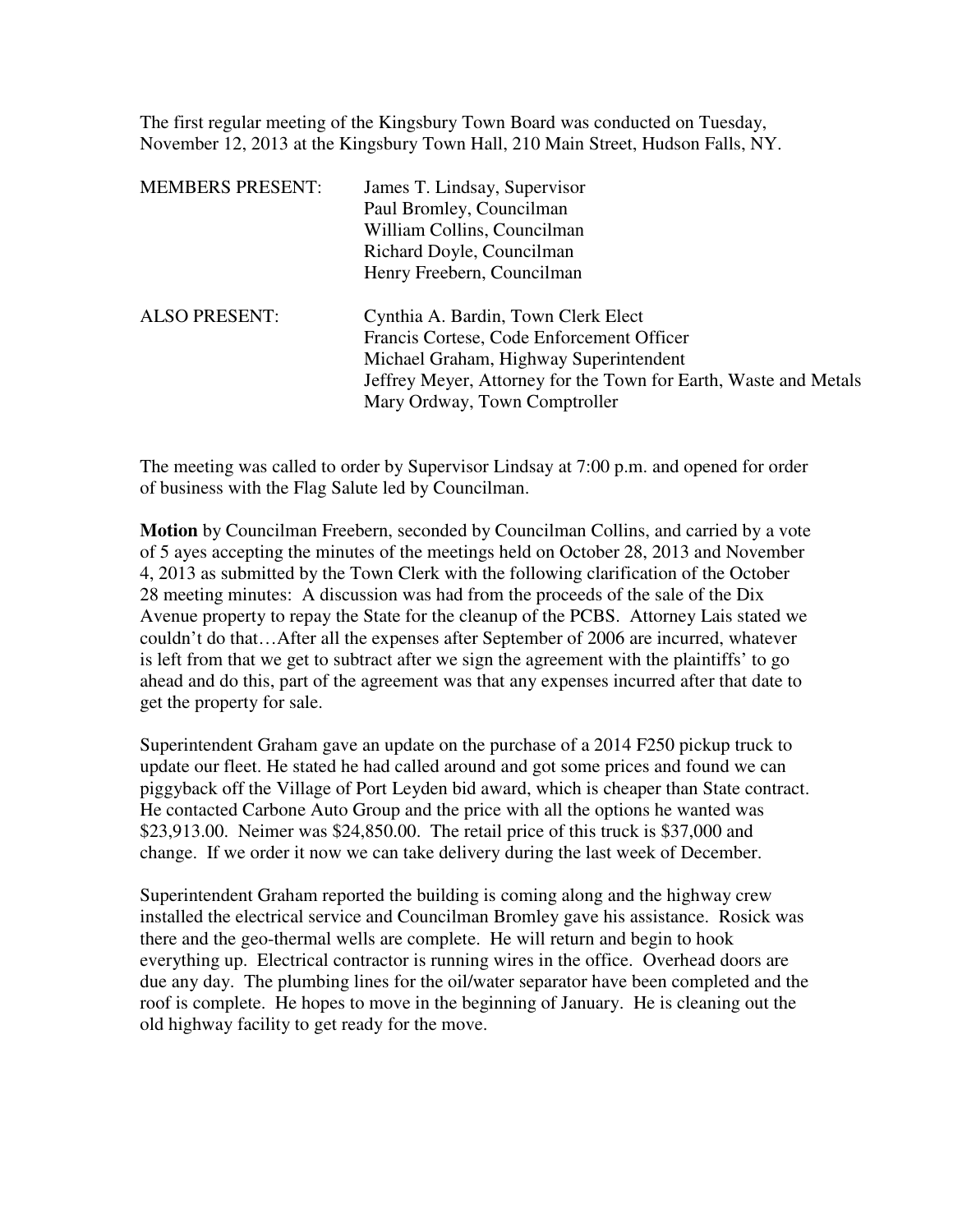Superintendent Graham stated that the septic tank, pump station, the oil/water separator and the concrete are part of that \$10,000 credit from Pallette. Mr. Davidson wants to get that cleared up by the end of this year.

Supervisor Lindsay reported the proposition to abolish the Receiver of Taxes Position passed at the November 5, 2013 election. This position will be absorbed into the Town Clerk's Office beginning January 1, 2014.

Cynthia A. Bardin, current Receiver of Taxes and Assessments, submitted her letter of resignation as Receiver effective November 14, 2013. **Motion** by Councilman Doyle, seconded by Councilman Bromley and carried by a vote of 5 ayes accepting her resignation effective November 14, 2013.

Supervisor Lindsay stated that Cynthia Bardin was successful in being elected as Town Clerk effective January 1, 2014. **Motion** by Councilman Bromley, seconded by Councilman Freebern and carried by a vote of 5 ayes appointing Cynthia A. Bardin as Town Clerk effective November 15, 2013 through December 31, 2013 filling the vacancy left by the retirement of Town Clerk Holly Mabb.

Supervisor Lindsay stated the following appointments were necessary to be made:

Registrar Vital Statistics, Issuing Officer for Bingo and Games of Chance licenses; issuing agent for disabled parking permits; and records access officer. **Motion** by Councilman Bromley, seconded by Councilman Collins and carried by a vote of 5 ayes appointing Cynthia A. Bardin as Registrar Vital Statistics, issuing officer for Bingo and Games of Chance licenses, issuing agent for disabled parking permits, and records access officer from November 15, 2013 through December 31, 2013 filling the vacancy left by the retirement of Town Clerk Holly Mabb.

Supervisor Lindsay stated there is an opening on the Board of Ethics due to the retirement of Holly Mabb. **Motion** by Councilman Freebern, seconded by Councilman Collins and carried by a vote of 5 ayes appointing Cynthia A. Bardin as a member of the Board of Ethics from November 15, 2013 through December 31, 2013.

**Motion** by Councilman Bromley, seconded by Councilman Freebern and carried by a vote of five ayes authorizing Cynthia A. Bardin to file a new bank resolution with Glens Falls National Bank changing the names on the Town Clerk's account.

Recreation Secretary Michelle Langlois filed her oath of office very late and the Town Clerk requested the Town Board reappoint her as secretary. **Motion** by Councilman Freebern seconded by Councilman Collins and carried by a vote of 5 ayes reappointing Michelle Langlois as recreation secretary.

Melissa Folster came in today to see Supervisor Lindsay to request the use of town roads for a Rainbow Run 5K-road race to end child abuse on May 4 or May 18 2014. They will use the same town roads as the Luciano race and they have insurance. **Motion** by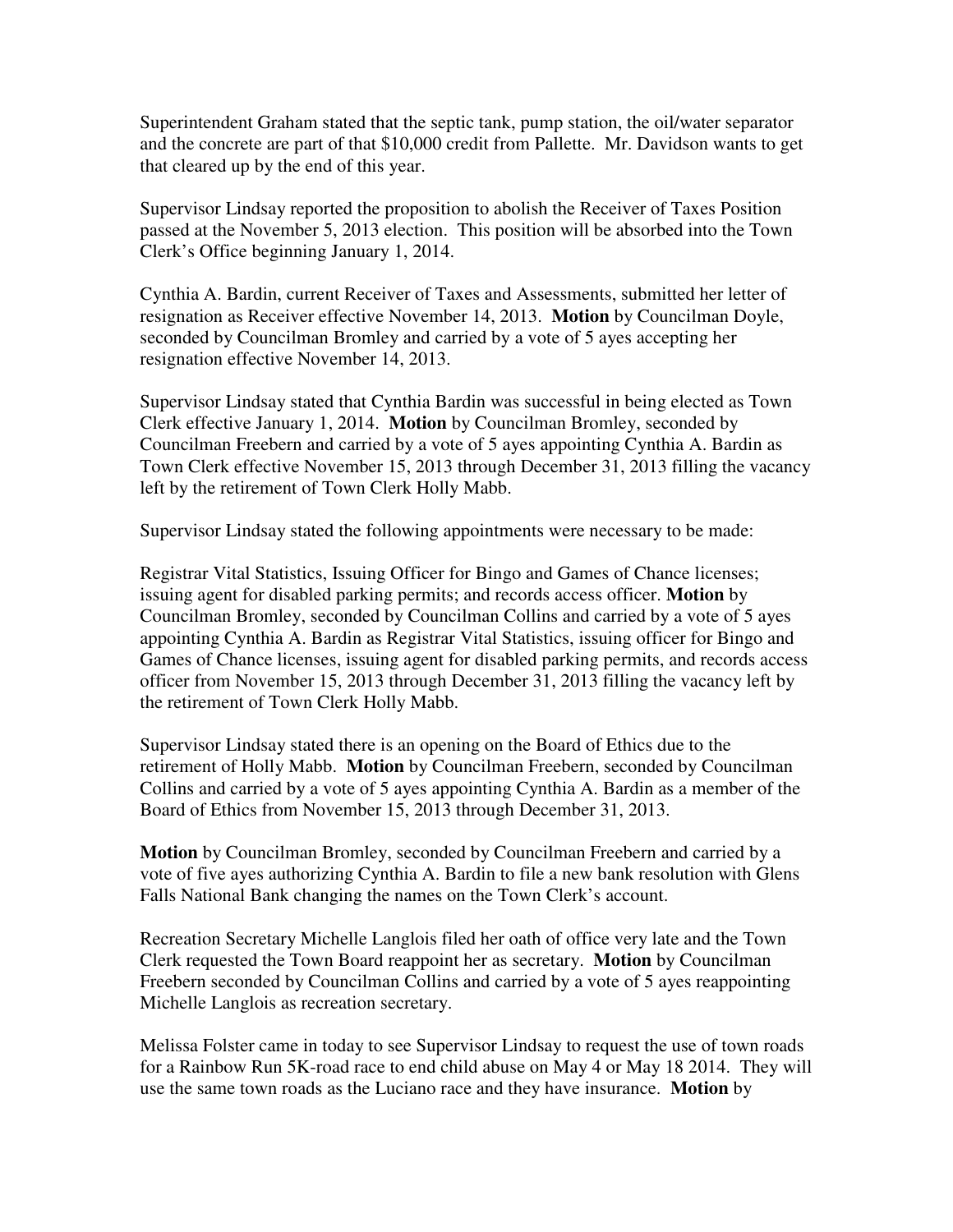Councilman Freebern, seconded by Councilman Collins and carried by a vote of 5 ayes authorizing Melissa Folster to use the town roads for the Rainbow Run 5K road race.

Supervisor Lindsay stated he had a meeting with the Sewer District and he stated a workshop meeting will be scheduled within the next month to discuss the extension of Sewer District Number 2. He wants to include the Planning Board members in this meeting.

Supervisor Lindsay stated that several parcels had been left out of the water district and residents have expressed an interest in obtaining water on Vaughn Road from Route 4 to the Ideal Dairy Farm. This would be a minimal cost to the residents. He suggested a letter be sent to the residents to determine who would be interested in obtaining water.

Councilman Bromley stated he had spoken with Pete Simoneau from Peckham Materials to learn that National Grid wants \$1.5 million to install the gas line. He stated there were only 30 people interested in connecting to the gas line. **Motion** by Councilman Doyle, seconded by Councilman Bromley and carried by a vote of 5 ayes to send a letter to the residents to determine interest in extending the water district and also to determine the interest of hooking into the gas line.

Supervisor Lindsay stated he had contacted Mike McLean from DEC to obtain information about the possible payback of the Brown's Field grant money for the clean up of the Dix Avenue property. Mr. McLean did not wish to make a comment but stated a member of the legal department would be contacting him.

Superintendent Graham stated the installation of the chlorine pit in the Industrial Park has been completed. He hopes to begin digging on Dix Avenue to connect the pipes to that pit located on Mr. Patten's property.

Supervisor Lindsay made a presentation of a plaque and proclamation for retiring Town Clerk Holly Mabb.

## PROCLAMATION FROM THE TOWN OF KINGSBURY IN RECOGNITION OF HOLLY MABB FOR EXEMPLARY AND DISTINGUISHED SERVICE TO THE TOWN OF KINGSBURY

 WHEREAS, Holly Mabb has served as Kingsbury Town Clerk for twenty-four years; and

 WHEREAS, Holly Mabb has served numerous other civic organizations and helped many local groups in our community; and

 WHEREAS, Holly Mabb is a highly respected member of the New York State Town Clerks' Association and recently recognized as Town Clerk of the Year; and